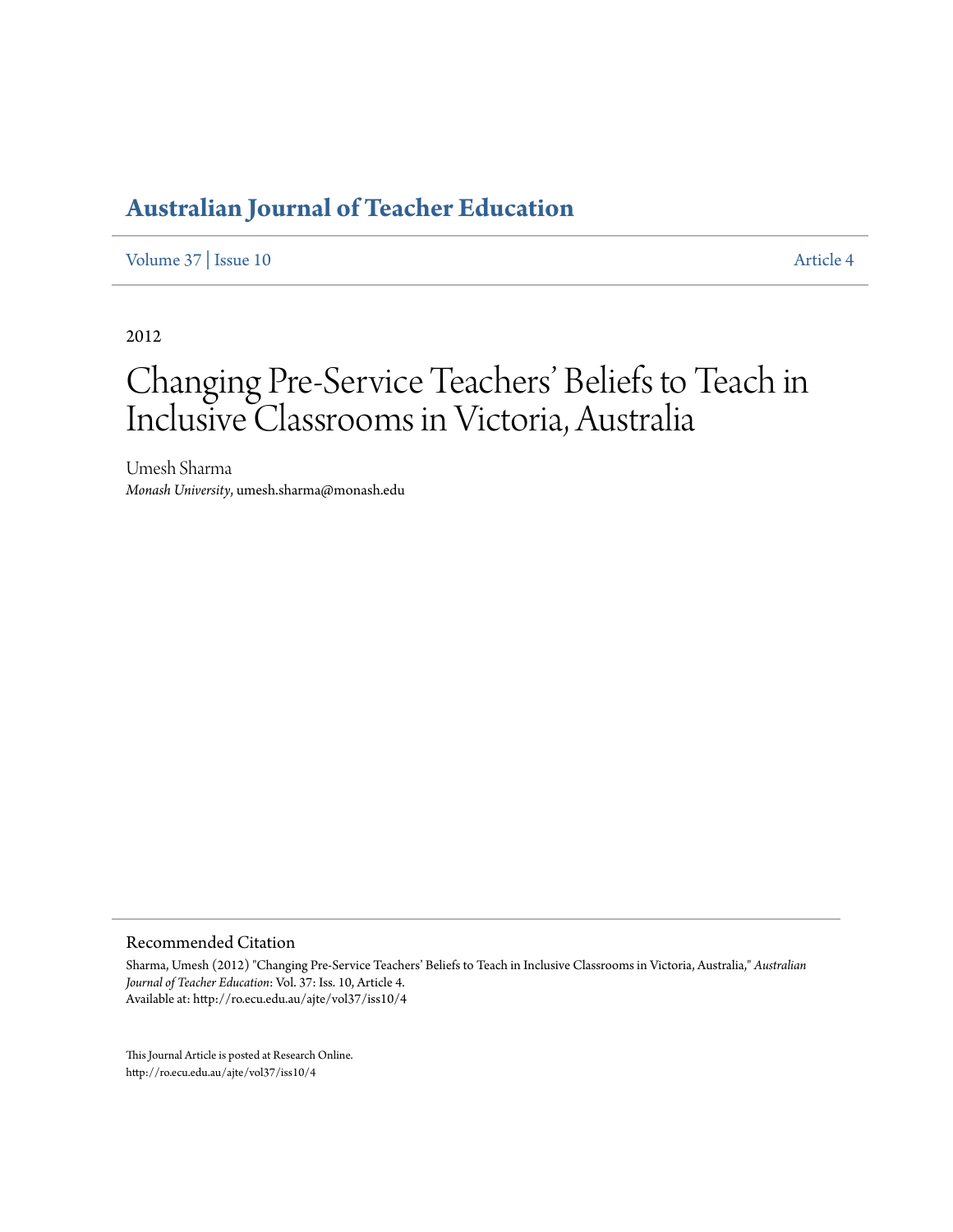## **Changing Pre-Service Teachers' Beliefs to Teach in Inclusive Classrooms in Victoria, Australia**

## Umesh Sharma Monash University

*Abstract: The purpose of this study was to determine the effect of completing a course in inclusive education on pre-service teachers' beliefs and confidence to teach in inclusive classrooms. Twenty seven pre-service teachers completed a survey and concept maps. It was found that participants' beliefs and confidence level to teach in inclusive classrooms had improved significantly by the end of the course. At the beginning of the course participants were concerned whether "they would be able to teach in inclusive classrooms". At the end of the program the majority believed that they were ready to teach in inclusive classrooms but they were concerned whether they would get necessary support to teach in such classrooms. The results of this study have implications both for teacher educators involved in preparing teachers for inclusive classrooms as well as researchers who are interested in using a new approach to evaluate impact of teacher training courses.* 

## **Introduction**

In Australia as elsewhere, students with special educational needs are increasingly being included into regular school programs. The fundamental principle of inclusive education is that all children should learn together regardless of any difficulties or differences they may have (UNESCO, 1994). Inclusion is "an ongoing process aimed at offering high quality education for all while respecting diversity and the different needs and abilities, characteristics and learning expectations of the students and communities, eliminating all forms of discrimination" (UNESCO, 2008, p.3).

In Australia, the majority of students with special education needs are educated in regular rather than in segregated settings (Foreman, 2011). Although many factors have contributed towards increasing enrolment of students with additional needs in regular schools compared to special settings (Foreman, 2011), the significant influence of the Disability Discrimination Act (DDA) (1992) (Australian Legal Information Institute, 2009) in this regard cannot be discounted. According to the Act, it is unlawful for an educational authority to discriminate against a person on the ground of a person's disability in areas like enrolment and access to facilities (Australian Legal Information Institute, 2009). A significant amendment to the DDA in 2005 further clarified the responsibilities of schools in relation to educating students with disabilities. The Education Standards of the DDA requires that schools must make reasonable adjustments to ensure the engagement of students with disabilities in various school activities (Commonwealth of Australia, 2005). Regular schools are not only required to enrol students with disabilities but they are also required to ensure that the curriculum is modified to meet each student's educational needs (Commonwealth of Australia, 2005). As a result of this legislation, as well as supportive inclusive education policies in different states in Australia, a large number of students with disabilities are now entering regular schools (Forlin & Chambers, 2011).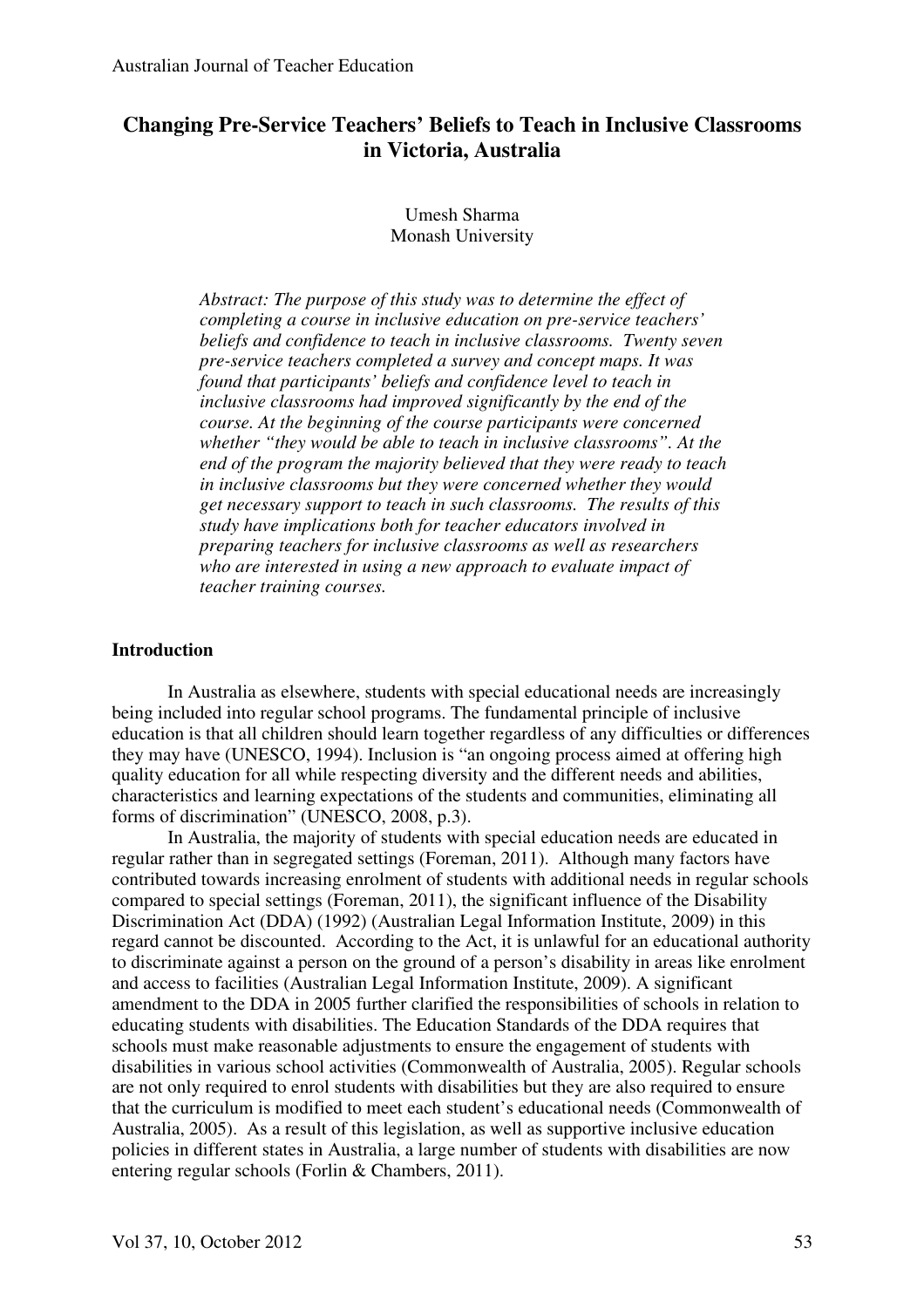The changes in policies at national level have made it necessary to reform teacher education programs so that pre-service teachers are adequately prepared to teach children with disabilities effectively in regular classrooms. Many universities across Australia have responded to this challenge by ensuring that all pre-service teachers complete at least one subject in special and/or inclusive education (The Ministerial Council for Education, Early Childhood Development and Youth Affairs, MCEECDYA, 2010). Teacher registration bodies (e.g in New South Wales and Western Australia) have also made it mandatory for all pre-service teachers to complete at least one subject in special and/or inclusive education to be eligible to register as a teacher. However, there are no such requirements for teachers in other States of Australia such as Victoria (Parliament of Victoria, 2005). Many universities in Victoria continue to graduate pre-service teachers with no or very limited understanding of issues related to students with disabilities (Parliament of Victoria, 2005). Rather, courses in special education are offered only as electives (Parliament of Victoria, 2005). The situation is likely to improve in the future with the establishment of a national system for the accreditation of pre-service teacher education programs (The Ministerial Council for Education, Early Childhood Development and Youth Affairs, MCEECDYA, 2010).

 The Australian Institute of Teaching and School Leadership (AITSL) (2011) has produced graduate standards for accreditation of all initial teacher education programs in Australia that might further improve the situation. "The Proficient Standards will be used to underpin processes for full registration as a teacher and to support the requirements of nationally consistent teacher registration." (p.2). Graduates in teacher education programs will need to know a range of strategies to support full participation of students with disabilities (AITSL, 2011). More specifically, the graduates will be required to be proficient in designing and implementing teaching activities that support the participation and learning of students with disabilities and address relevant policy and legislative requirements (AITSL, 2011).

Incorporating content related to teaching of students with special needs in teacher education programs appears to be a step in right direction. However, the question remains whether changing teacher education curricula will adequately prepare pre-service teachers to teach effectively in inclusive classrooms. One way of determining whether pre-service teachers are ready to teach students with special learning needs alongside their peers is by understanding their attitudes to and concerns about inclusion (Forlin, & Chambers, 2011; Chong, Forlin & Au, 2007) and examining their confidence levels (Forlin & Chambers, 2011). Favourable teacher attitudes towards inclusion of students with disabilities are identified as the strongest predictors of success or failure of inclusion programs (Avramidis, Bayliss, & Burden, 2000; Avramidis & Norwich, 2002). It is also important to note that favourable attitudes alone are not sufficient. Teachers also need to have necessary support from school leaders in the form of additional time for planning, modified teaching material and teacher aides (assistants) to ensure success of implementing inclusive education (Avramidis & Norwich, 2002).

 Considering educators' attitudes play such an important role in determining the kind of practices they use and ultimate acceptance or rejection of a child with a disability (Avramidis, et al., 2000; Avramidis & Norwich, 2002; Sharma, Moore & Sonawane, 2009), a number of researchers have undertaken research to determine what effect university training has on prospective teachers' attitudes to inclusion. For example, it has been found that there is a significant and positive effect of completing a subject in special or inclusive education on participants' attitudes (Beattie, Anderson & Antonak, 1997; Carroll, Forlin & Jobling, 2003; Lambe & Bones, 2006) and their efficacy beliefs (Lancaster & Bain, 2010). In an international study, Sharma, Forlin & Loreman (2008) evaluated the effect of training received through either single subject or infusion (information about inclusion is infused into all subjects studied by prospective teachers) programs on 603 pre-service teachers from Australia, Canada, Hong Kong and Singapore. They found significant improvements in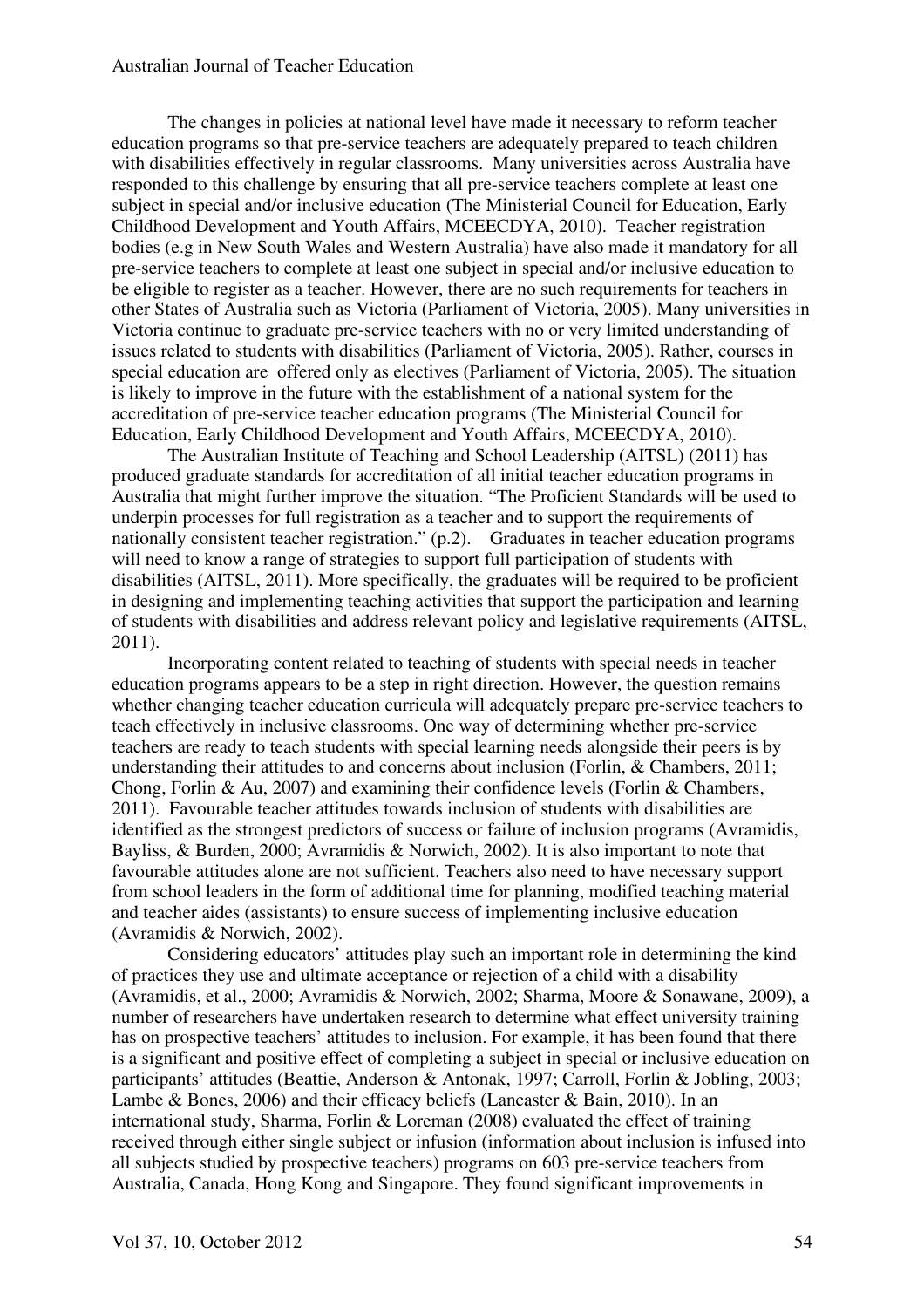participants' attitude to and concerns about inclusion and sentiments to work with students with disabilities across all countries. They also found that gains in scores for participants in infusion programs were not as significant as they were for participants in single subject cohorts.

An examination of information covered in courses on special and inclusive education in pre-service education programs suggests that researchers have incorporated information about various strategies that teachers could use to promote inclusive practices (Carroll, Forlin & Jobling, 2003; Chong, Forlin & Au, 2007; Forlin, Loreman, Sharma & Earle, 2009). The strategies included differentiated instruction, curriculum adaptation and modifications, alternate assessment, collaboration with team members, peer tutoring and co-operative learning, collaboration with parents and para-professionals, collaborative problem solving, and classroom management strategies (Carroll et al., 2003; Chong, et al., 2007). Some courses also cover philosophical issues such as the negative impacts of labelling, rationale for inclusion, and policies and legislation in support of inclusion (Chong, et al., 2007; Sharma et al., 2008). Information on issues like atypical development and exceptionality (Campbell, Glimore & Cuskelly, 2003) and characteristics of children with disabilities (Lambe  $\&$  Bones, 2006) is also covered in a few programs. Participants in several studies are provided systematic contact with people with disabilities either directly or indirectly. For example, Beattie, Anderson and Antonak (1997) showed videos of people with disabilities depicting positive portrayal. Participants in the research were taught by a number of guest speakers with a visible disability to provide personal contact. In the Chong et. al. (2007) study an incursion program was organised for prospective teachers to provide them with systematic contact with people with a disability. Twenty students from a special school spent a whole day at the university engaging in a range of fun activities with the teachers.

It appears that many researchers who have examined the impact of training on participants' attitudes have employed a pre-post design (Beattie, Anderson & Antonak, 1997; Campbell et al, 2003; Carroll, Forlin & Jobling, 2003; Forlin & Chambers, 2011; Lambe & Bones, 2006; Chong, Forlin & Au, 2007). A pre-post design entails collecting data from participants at two stages. At the pre-test stage, participants provide data prior to receiving any information about the course, and they again provide data at the post-test stage on the same measures that were used at the pre-test stage. Any change in scores from pre to posttest stage may be attributed to the information presented during the course. Some researchers (e.g Drennan & Hyde, 2008) have criticised pre-post test design because such a design "work[s] on the assumption that the respondent's assessment and understanding of the concept being measured will not change from pre-test to the post-test" (p. 699). Sprangers (1989) noted that a respondent's perception of the construct (for example inclusion or inclusive education) being evaluated would change as a result of the intervention (e.g. the course on special or inclusive education) which may lead the respondent to underreport any real change occurring between pre and post stage of the intervention. The change in understanding of the concept from pre to post stage is known as response-shift (Lam & Bengo, 2002). It is, therefore, recommended that researchers use retrospective pre-tests when evaluating student self-report of change (Howard, 1980). Drennan and Hyde (2008) report that "the retrospective pretest method differs from the traditional pre-test–post-test design in that both post-test and pre-test perceptions of respondents are collected at the same time. Basically the design asks the respondent to first report his/her ability as a result of the programme (post-test) and then at the same time to recall the beginning of the programme and compare it with where he/she is now (then-test). The collection of then-test and post-test ratings at the same time leads to the reduction of response-shift bias due to the fact that the respondent is making the ratings from the same internal frame of reference. (p. 701)

They concluded "that the use of retrospective pre-testing could provide a more reliable indicator of change following an educational intervention than that ascertained through the traditional pre-test–post-test design" (p. 701). Some researchers have also found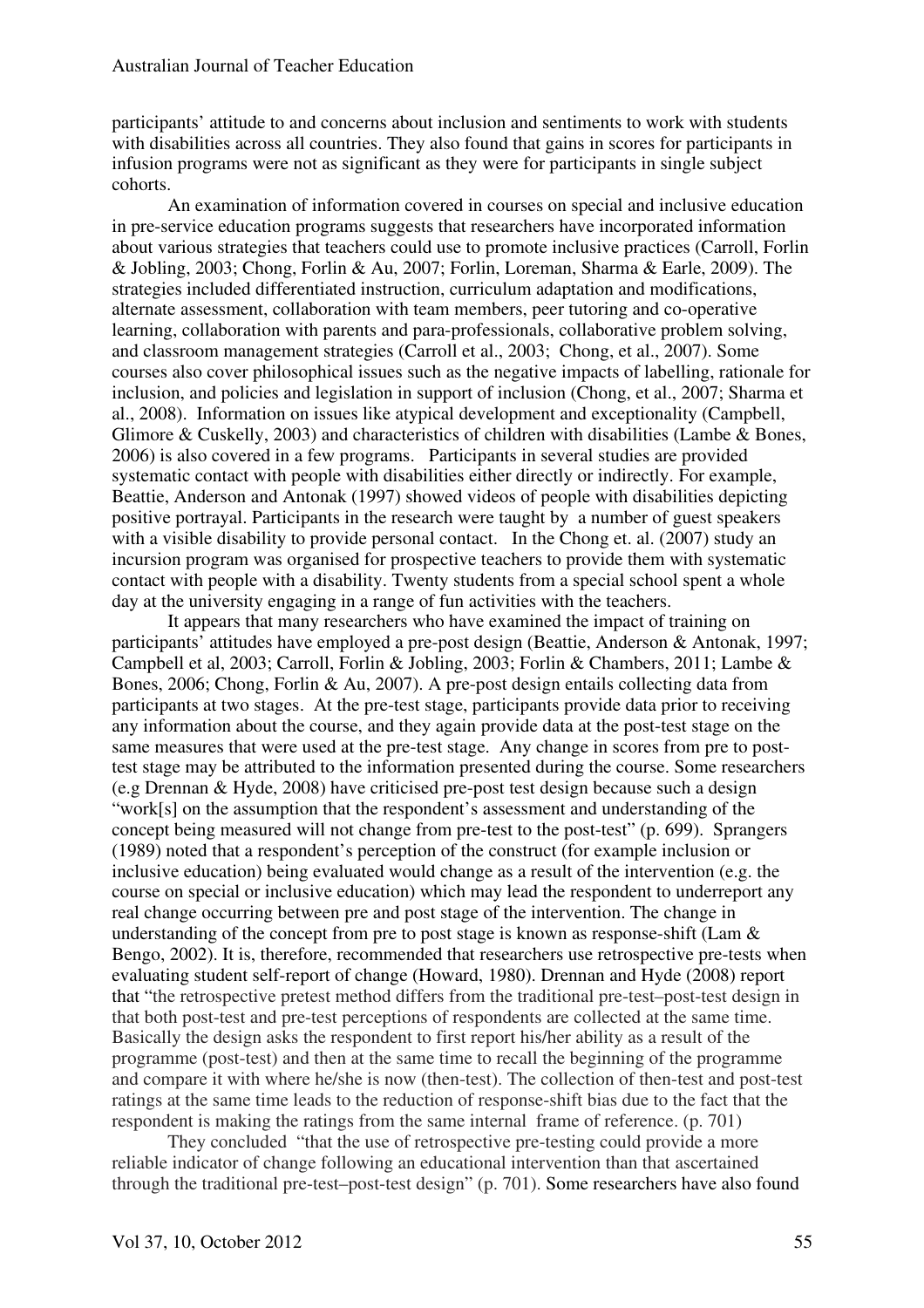that respondents' pre-test scores using a pre-post test design may be inflated compared to the scores obtained in a retrospective pre-test format (Howard, 1980). In other words, participants tend to report much higher growth in their scores in a pre-post test design compared to a retrospective designs. Although retrospective design has its advantages, it also has one significant drawback. Participants reporting on a construct (e.g attitudes or knowledge) only at post stage may not accurately recall their perception of the construct at the "then" stage because of the time gap. It would therefore be useful to combine both retrospective and pre-post design to determine actual change in participants' beliefs about inclusion.

The present study was aimed at evaluating the effect of completing a course in inclusive education on pre-service teachers' beliefs about inclusive education. The beliefs in this study are defined as encompassing three related constructs: attitudes to teaching in inclusive classrooms, sentiments towards people with disabilities, and concerns about including students with disabilities in regular classrooms. The research used both a pre-post test design and a retrospective pre-test test design in evaluating the impact of training. The research used a quantitative measure (a questionnaire) for pre-post test design and concept maps for retrospective pre-test design. Concept maps have been used by many researchers to measure growth in participants' understanding of a concept but rarely to measure change in participants' attitudes or beliefs (e.g. Hay & Kinchin, 2006). In this research, concept maps were used to measure change in participants' beliefs. Concept mapping is a graphical organisation technique that individuals could use to explain and explore their knowledge and understanding about a topic or construct (Hay  $&$  Kinchin, 2006). The concepts that an individual considers important in demonstrating their knowledge (or perceptions) of a topic are placed in text boxes and are arranged hierarchically (so that important and broad concepts are at the top and details and examples at the bottom) (Hay & Kinchin, 2006). Use of concept maps was considered useful in this study as it allowed the collecting qualitative data and thus triangulating data obtained from the quantitative survey. Further, concept maps are useful for evaluation as they provide more significant information about participants' knowledge and how they have organised it than most of the traditional tools (e.g essays or multiple type questions) (Kinchin & Alias, 2005; Novak, 1998; Trochim, 1989). Concept mapping can be used to identify themes in relation to the key concept (in this case 'feelings about inclusion'). The specific research question of the study was:

What is the effect of completing a course in inclusive education on pre-service teachers' beliefs (attitude, sentiments and concerns) about inclusive education and their confidence to teach in inclusive classrooms?

## **Method**

## **Participants**

A purposive sampling was employed in collecting data from a cohort of  $4<sup>th</sup>$  year preservice teachers who were enrolled to do an elective subject in special education and inclusion (see details below). The participants were preparing to teach in primary or secondary schools. Thirty-three students were enrolled in the elective subject, of which 27 provided usable data (three students were absent in the first class and another three were absent in the last class). The majority of participants were females (n= 23) that matched the demographics of teachers in Victoria. About half of the participants (44%) indicated having some contact with a person with a disability. A minority (12%) of the participants indicated having received 'some' training in special or inclusive education.

#### **Course**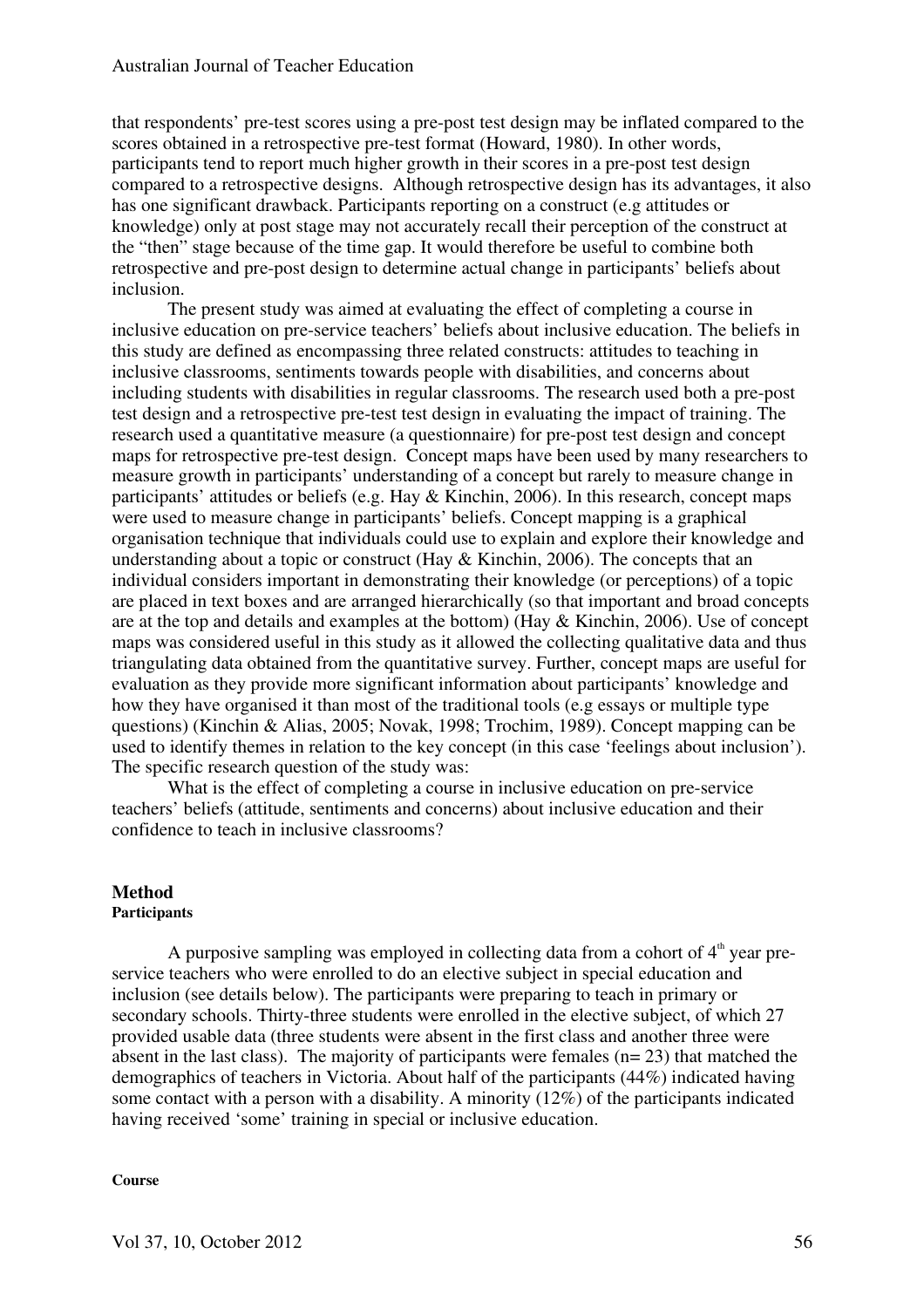The participants were completing a 20-hour course on special and inclusive education. The participants had attended a 2-hour lecture every week for 10 weeks. Each two hours session consisted of a powerpoint presentation followed by a series of hands-on activities requiring pre-service teachers to work in small groups. The course was divided into three modules. A brief description of the three modules is provided below.

#### *Module 1: What is Inclusion?*

This module lasted for three weeks (2 hours each week). During the first two weeks, general information about disability, integration, mainstreaming and inclusion, and international policies supporting inclusion was presented. A significant emphasis at this stage was on sociological models of disability rather than the medical model of disability. Information about the local legislation (e.g. Disability Discrimination Act, 1992 and the Education Standards, 2005) and its implication for teaching children with disabilities was covered in week 3.

#### *Module 2: Why inclusion?*

This Module was also run for three weeks (2 hours each week). Research for and against inclusion was presented to help students develop a rationale for inclusion based on the available scientific evidence. A parent of a child who is attending an inclusive school presented her journey to successfully educate her son (with Autism Spectrum Disorder) in a regular school. Participants also visited an inclusion school (located at the university campus) during this module.

#### *Module 3: How to include everyone?*

This module was run for the last four weeks (a total of 8 hours) of the course. Participants learnt about strategies such as peer tutoring, co-operative learning, curriculum based assessment, and differentiated instruction. In the last week of the course, case studies of successful inclusive teachers were analysed in order to identify key attributes of such teachers.

There were two assessment tasks in this course. The first assessment (40%) required a group of three pre-service teachers to work together on a class presentation. The topic of the class presentation related to addressing a barrier to implementing inclusive education in their classroom. The key assignment criteria were that participants would use sociological models of disability and employ a reflective practice model in identifying and addressing the barriers. The other assessment was an exam (60%) that was based on a number of readings associated with class activities throughout the course. Three types of questions were asked in the exam; multiple choice questions, short answer type questions, and one long essay type question. The short answer type questions were mainly based around different teaching scenarios or teaching strategies. The long essay type question required participants to demonstrate how they would work with a particular student in their classroom. A brief description of the case study student was provided to students.

#### **Instrument**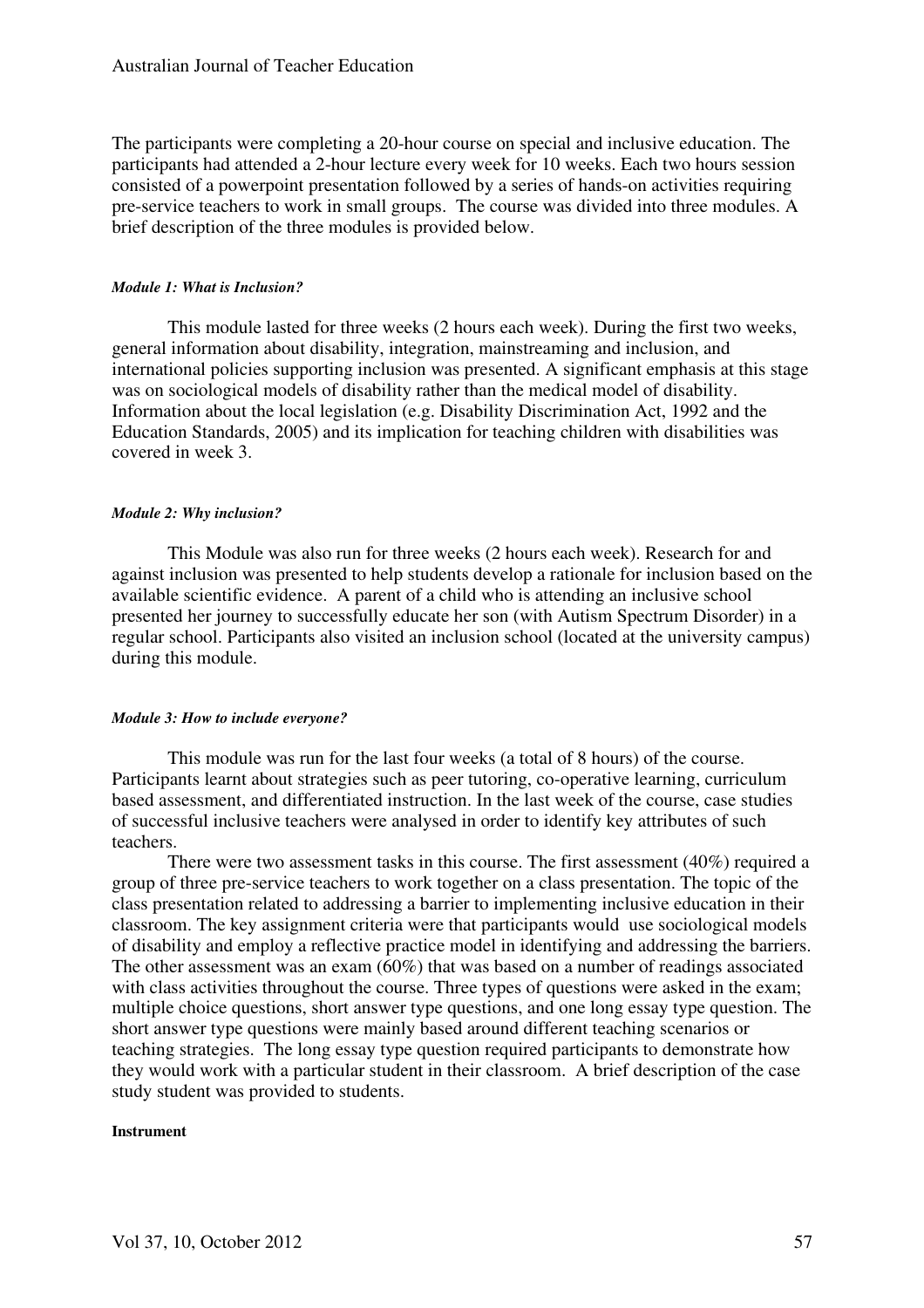A two-part questionnaire was used to collect data from participants. The first part of the questionnaire gathered demographic information from participants. Part two of the scale was Sentiments, Attitudes and Concerns about Inclusion (SACIE) scale (Author, 2009). SACIE has 15 items and it uses a 4 point anchor system (Strongly Agree to Strongly Disagree). A higher score on SACIE indicates that an individual has a more positive attitude towards including students with disabilities into regular classes, has lower degree of concerns towards including such students in his or her classroom, and possesses more positive sentiments when dealing with persons with disabilities compared to a person who receives a lower score on it. SACIE yields a total scale as well as three factor scores (attitude, sentiments and concerns). The participants were also asked to draw two concept maps (Then and Now) that allowed researchers to capture participants' attitudes, concerns and sentiments.

#### **Procedure**

Ethics clearance was obtained from the Human Ethics Committee at the University prior to commencing the research. The questionnaire was administered to pre-service teachers during the first week of the course (pre) and again in the last class (post). Each participant was asked to write the last four digits of his or her student ID on top of the questionnaire to allow for matching surveys at both stages of data collection. All participants also completed two concept maps in the last class (post stage only) prior to competing the survey questionnaire. They were asked to describe how they felt about including students with disabilities in their classrooms at the beginning of the program (Then concept map) and at the completion of the program (Now concept map). The data completion sheet that was used to collect information about concept maps included a central concept "beliefs about inclusion". Three constructs arising from the centre were labelled attitudes to inclusion, concerns about inclusion and sentiments toward people with disabilities (see Figure 1). Each participant was asked to describe their beliefs in relation to each of the constructs (i.e attitudes, concerns and sentiments) at the beginning of the program (Then) and the completion of the course (Now). Participants in this study completed concept maps prior to completing the survey so as not to allow survey questions to influence their qualitative responses. It took approximately 10 minutes for each participant to complete the concept maps.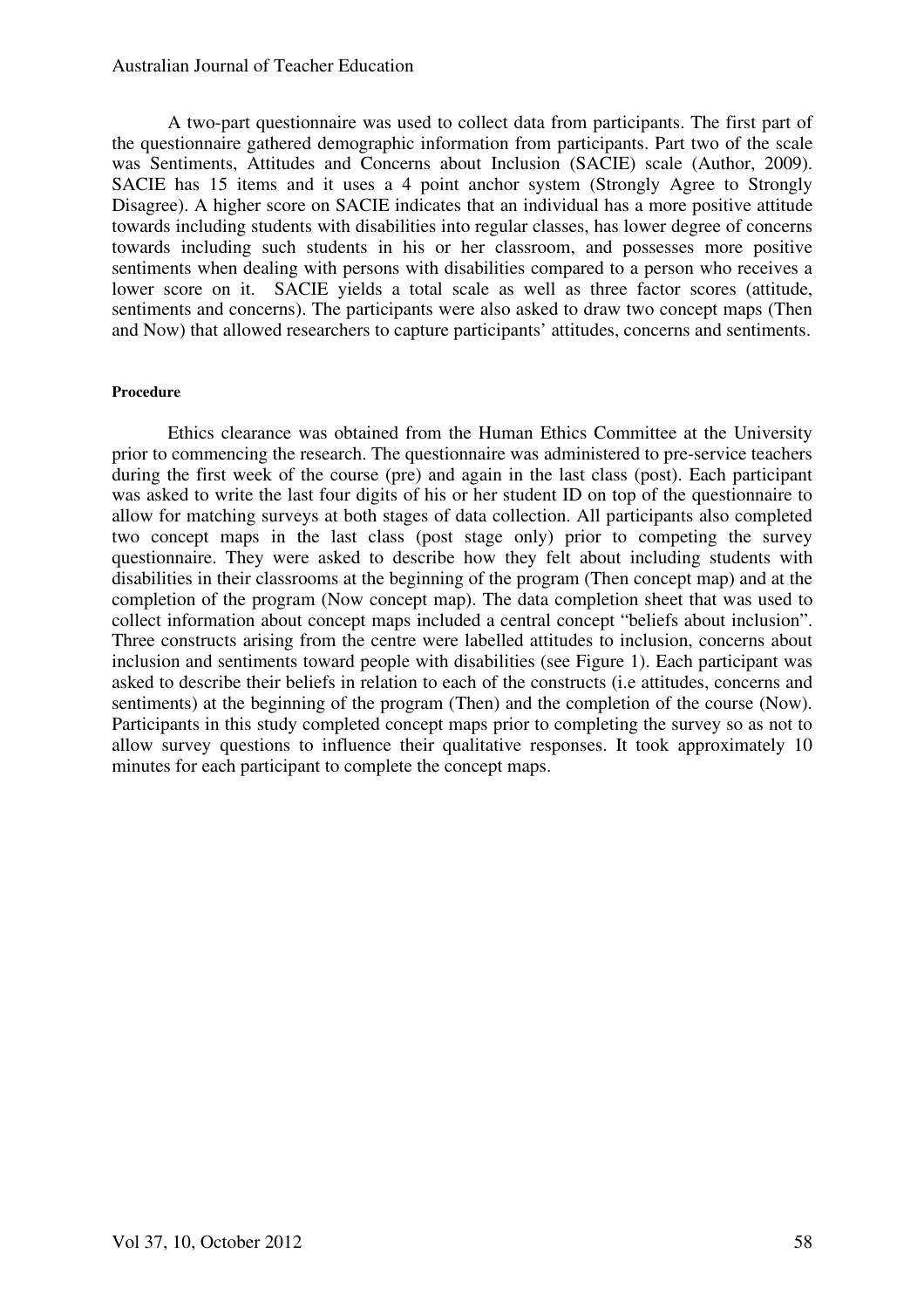

**Figure 1: A Blank Concept Map of Beliefs About Inclusion** 

### **Data analysis**

Data from the survey questionnaires were analysed using paired-sample t-tests. The data from concept maps were analysed to categorise information under three headings: positive, neutral and negative. Any concepts (a belief identified in relation to any of the three constructs i.e attitude, sentiment or concern) that revealed positive beliefs (e.g. all students' needs must be catered for) were clustered under positive category and concepts revealing negative beliefs (e.g. I don't think it will work in my classroom) were clustered under "negative' category. Neutral or unrelated concepts were clustered in neutral category (e.g. what is inclusion?). Data were analysed by two independent researchers (the author and his research assistant). As it was the first time that concept maps has been analysed in this way, it was necessary to ensure reliability of data analysis. The research assistant was trained to undertake this analysis by the author of this study with particular emphasis on what basis a concept could be classified as positive, negative or neutral. Each concept map was rated separately by the two researchers and the results were compared. There was close agreement in the concepts classified under different headings by the two researchers. Minor discrepancies (e.g What is inclusion? be classified as neutral or negative) in coding of concepts were discussed until it could be categorised under one of the three categories (positive, negative or neutral). Thus three concept map scores for each participant (positive,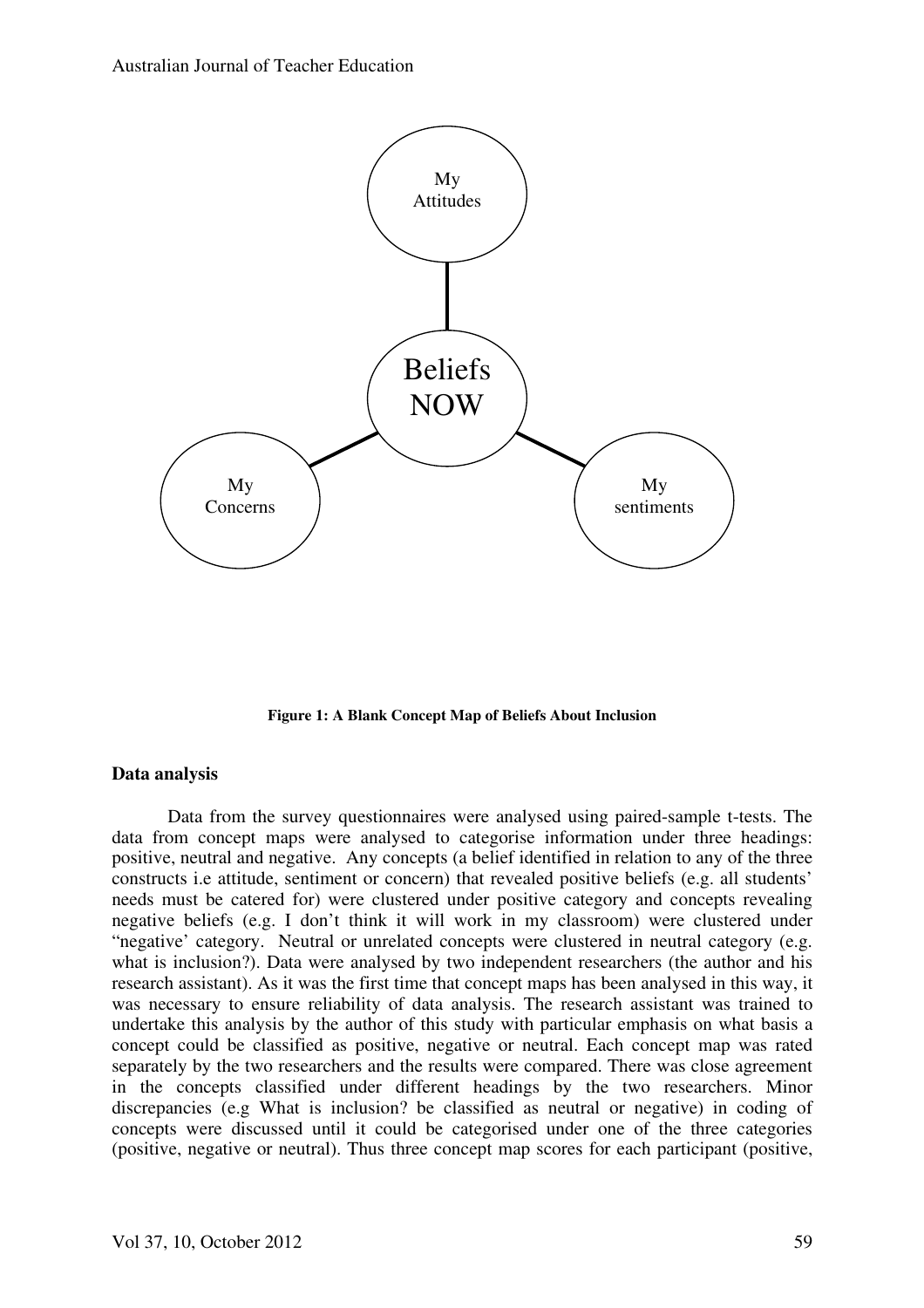neutral and negative scores) were calculated. These scores of the class were added to calculate group positive, neutral and negative scores for 'Then' and 'Now' concept maps.

#### **Results**

The purpose of the study was to determine the effect of participating in a 10-week course on pre-service teachers' beliefs about teaching in inclusive classrooms. A series of paired-sample t-tests were employed to determine significant change in sub-scale scores from pre to post stage scores on the three sub-scales of SACIE. Data from concept maps were used to determine qualitative change in participants' views about inclusion. Data from concept maps were converted into quantitative scores for each participant to determine change in their perceptions as described above.

|                    | Pre data<br>Mean $(SD)$ | Post data<br>Mean $(SD)$ | t value    |
|--------------------|-------------------------|--------------------------|------------|
| Concern score      | 2.92(0.40)              | 2.41(0.42)               | $6.20***$  |
| Sentiment score    | 3.23(0.64)              | 3.59(0.36)               | $-3.42**$  |
| Attitude score     | 2.88(0.32)              | 3.28(0.42)               | $-3.67**$  |
| Confidence score   | 2.69(0.76)              | 3.69(0.47)               | $-5.30***$ |
| Knowledge of local | 1.69(0.76)              | 3.61(0.66)               | $-8.82***$ |
| legislation score  |                         |                          |            |

 $**$ *r*<sub>*p*<0.001, \*\**p*<0.01.</sub>

**Table 1: Change in Attitude, Concern and Sentiment scores**

As Table 1 indicates there was a significant increase in participants' attitude to inclusion scores (Pre stage  $M = 2.88$ , Post stage  $M = 3.28$ ,  $p \le 0.01$ ). Similarly participants' sentiment scores improved significantly suggesting that the participants started expressing more comfort interacting with people with disabilities (Pre stage  $M = 3.23$ , Post stage  $M =$ 3.59, *p*< 0.01) towards the completion of the course. Most prominent change was noticed in participants' concern levels (Pre stage  $M = 2.92$ , Post Stage  $M = 2.41$ , p <0.001). This decline in concern scores suggested that participants were not as concerned about teaching in inclusive classrooms at the completion of the course as they were at the beginning of the program. This implies that participation in one subject on special and inclusive education has positive effect on participants' beliefs about inclusion.

Participants were also asked to indicate their confidence levels in including children with disabilities in their classroom on a single item at both stages (pre and post) of data collection. A five point anchor system with responses ranging from Very low (1) to Very high (5) was used to measure their confidence level. A significant change was noted in participants' confidence level (Pre stage  $M = 2.69$ , Post Stage  $M = 3.69$ ,  $p < 0.001$ ). While at the beginning of the course, participants indicated having 'average'(less than 3) level of confidence , at post stage they reported a 'high'(close to 4) level of confidence to teach in inclusive classrooms.

In addition, an item measured participants' perceived knowledge about local legislation (DDA) using a five point anchors Nil (1) to Very good (5). The change in their knowledge score was significant (Pre stage  $M = 1.69$ , Post Stage  $M = 3.61$ ,  $p \le 0.001$ ). While their score at the beginning of the course was close to 'poor'(less than 2), it increased to 'good' (close to 4) at the post stage.

Then and Now concept maps were also analysed to reveal whether or not qualitative changes in participants' views about inclusion had occured. Participants were asked to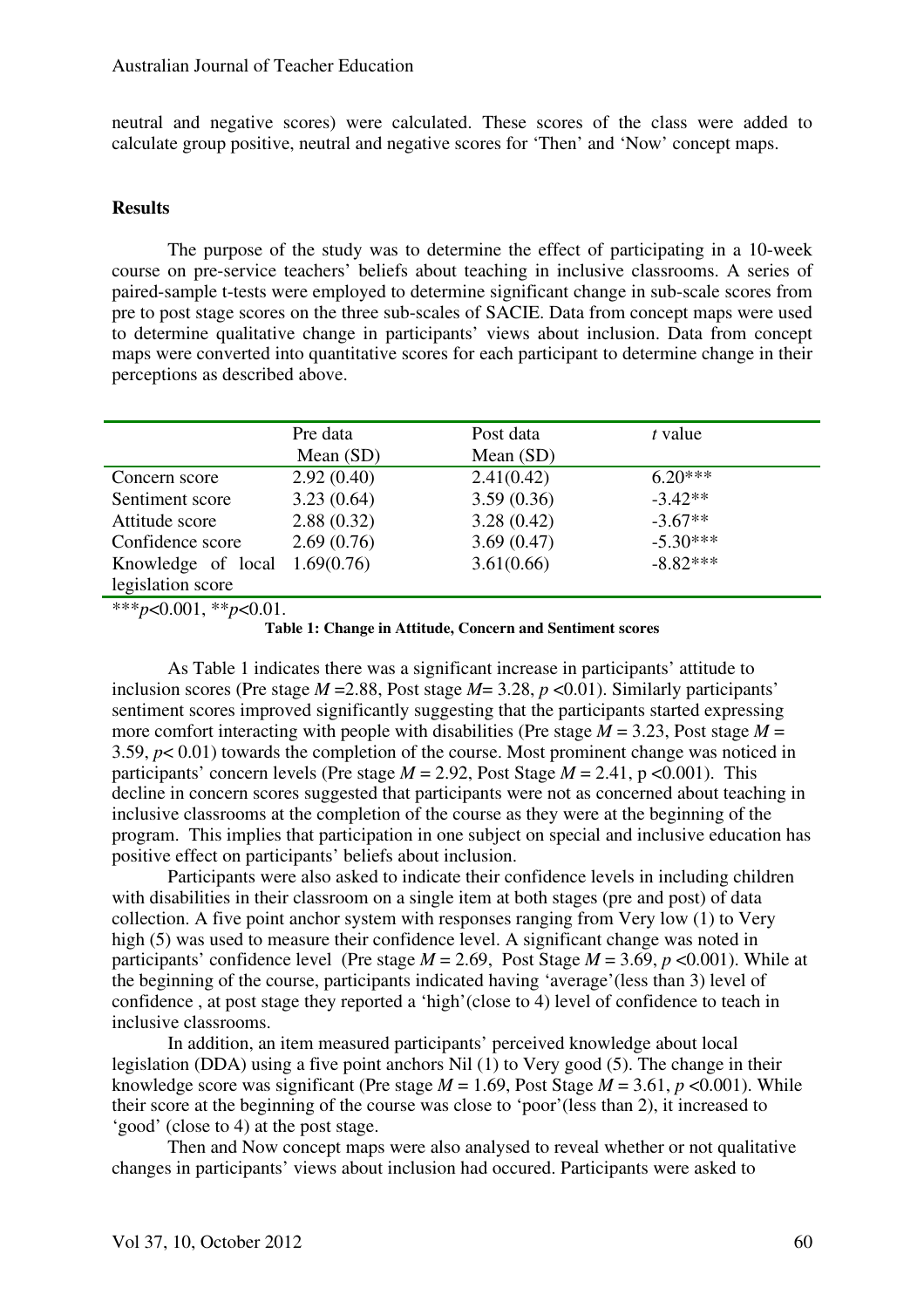complete two concept maps. Figure 2 and 3 show example of concept maps (Then-Now) of one participant.



**Figure 2: Then Concept Map Revealing Attitude, Concern and Sentiments** 

An analysis of the themes emerging from concept maps suggested that the participants' views at the beginning of the course (as represented in 'Then' concept maps) revealed slight degree of ignorance about inclusion and also some degree of apprehension. Participants' raised questions like "will inclusion work in my classroom?" Participants' responses suggested their ignorance about the intent and philosophy of inclusion. For example, one participant wrote: "why shouldn't such students be sent to special schools?". Also a large majority of participants expressed statements that revealed prominent belief in medical model of disability. It was evident in responses like, "I know how to teach children with LD but I don't know how to teach children with Down syndrome".

A significant shift occurred in their responses at the end of the program (as revealed in Now maps). A large majority agreed that inclusion overall was a good idea for a majority of students with disabilities. They still had some concerns about including students with very severe disabilities and those who display severe disruptive behaviours. The themes emerging form 'Then' concept maps revealed that inclusion "should be a prime responsibility of any teacher". Most significant shift noted at this stage was about the kinds of concerns participants identified at 'Now' stage. While at the beginning of the course they were worried about their inability to meet the needs of students with various types of disabilities in their classrooms, at the post stage they were worried about the lack of support they will have to successfully include students with various disabilities. In fact, only negative themes at this stage related to the lack of availability of support (e.g adequate funding and additional time) when they start teaching. This suggested that there was a shift of concerns relates to an individual teacher's ability to meet the needs of students with disabilities at the beginning of the program towards concerns about availability of support for them to be inclusive. Also, a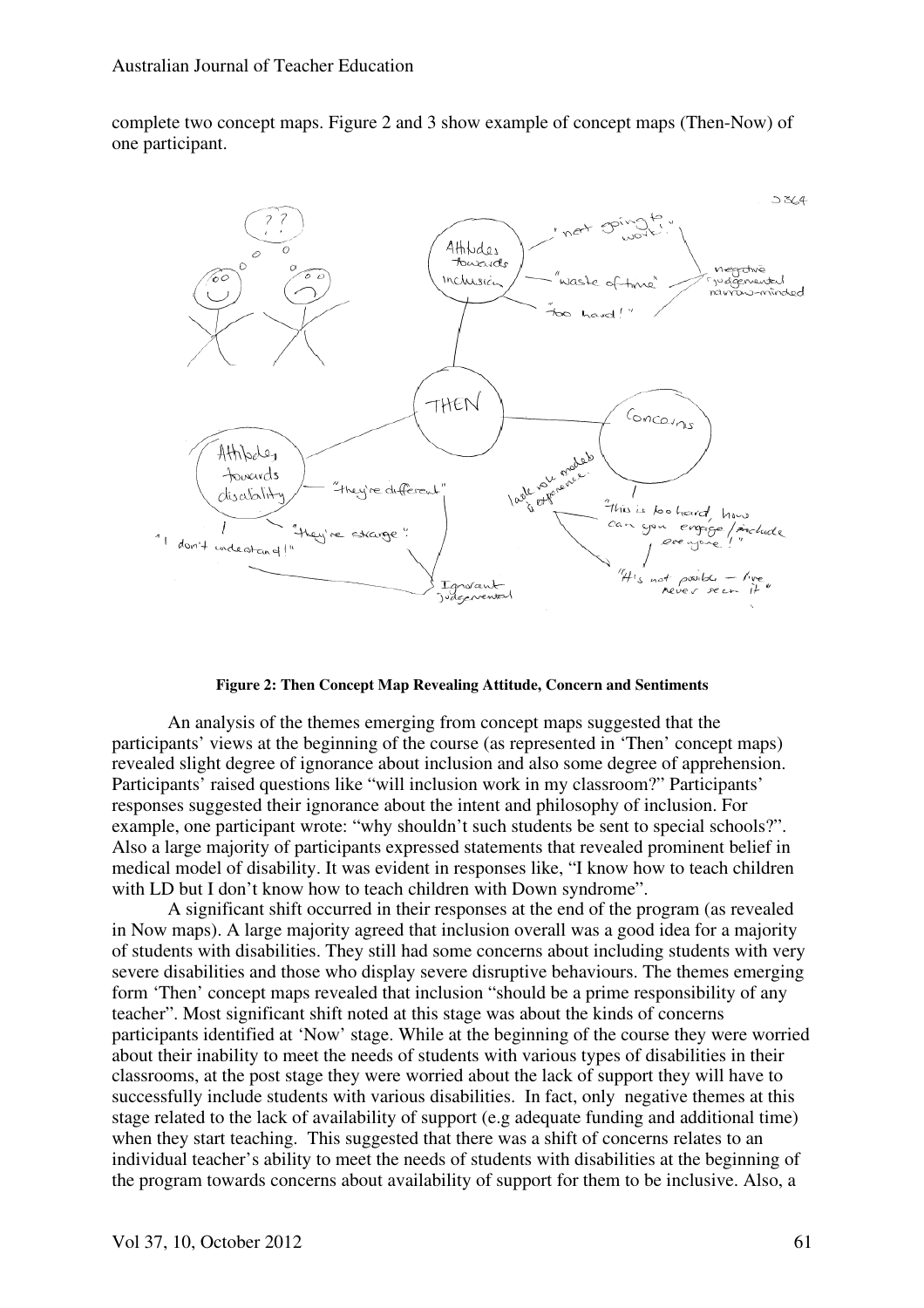most significant shift occurred in terms of participants beliefs from the medical model of disability to the social model of disability. The participants expressed statements (Now maps) that in order "to teach the most important thing I need to know is how each child is different and his or her strengths. The labels of the child tell me nothing about how to teach a child".



**Figure 3: Now Concept Map Revealing Attitude, Concern and Sentiments** 

An analysis of Then and Now maps indicated a significant shift in scores (from negative beliefs to positive) from the beginning of the course to the end of the course. Participants indicated that they were concerned and less optimistic about the idea of inclusion at the beginning of the course (Then) compared to the end of the program (Now). The participants' positive scores at the "then" stage (beginning of the course) was 6 suggesting that participants were making very few positive statements about teaching in inclusive classrooms. This score improved to 65 from 6 suggesting that they were feeling more inclined to teach in inclusive classrooms towards the end of the program. At the same time the number of negative statements declined significantly from Then (34) to Now stage (5) which further supported the results obtained through the survey.

#### **Discussion**

Completing a subject in special education has often been recommended by policy makers (The Ministerial Council for Education, Early Childhood Development and Youth Affairs, MCEECDYA, 2010), teacher educators (Forlin & Chambers, 2011), and researchers (Avramidis & Norwich, 2002). However, this recommendation has not yet influenced what happens in the teacher education programs in Australia. This is evident in policies of various jurisdictions in Australia (Commonwealth of Australia, 2002). For example, all pre-service teachers in New South Wales (NSW) are required to complete at least one subject in special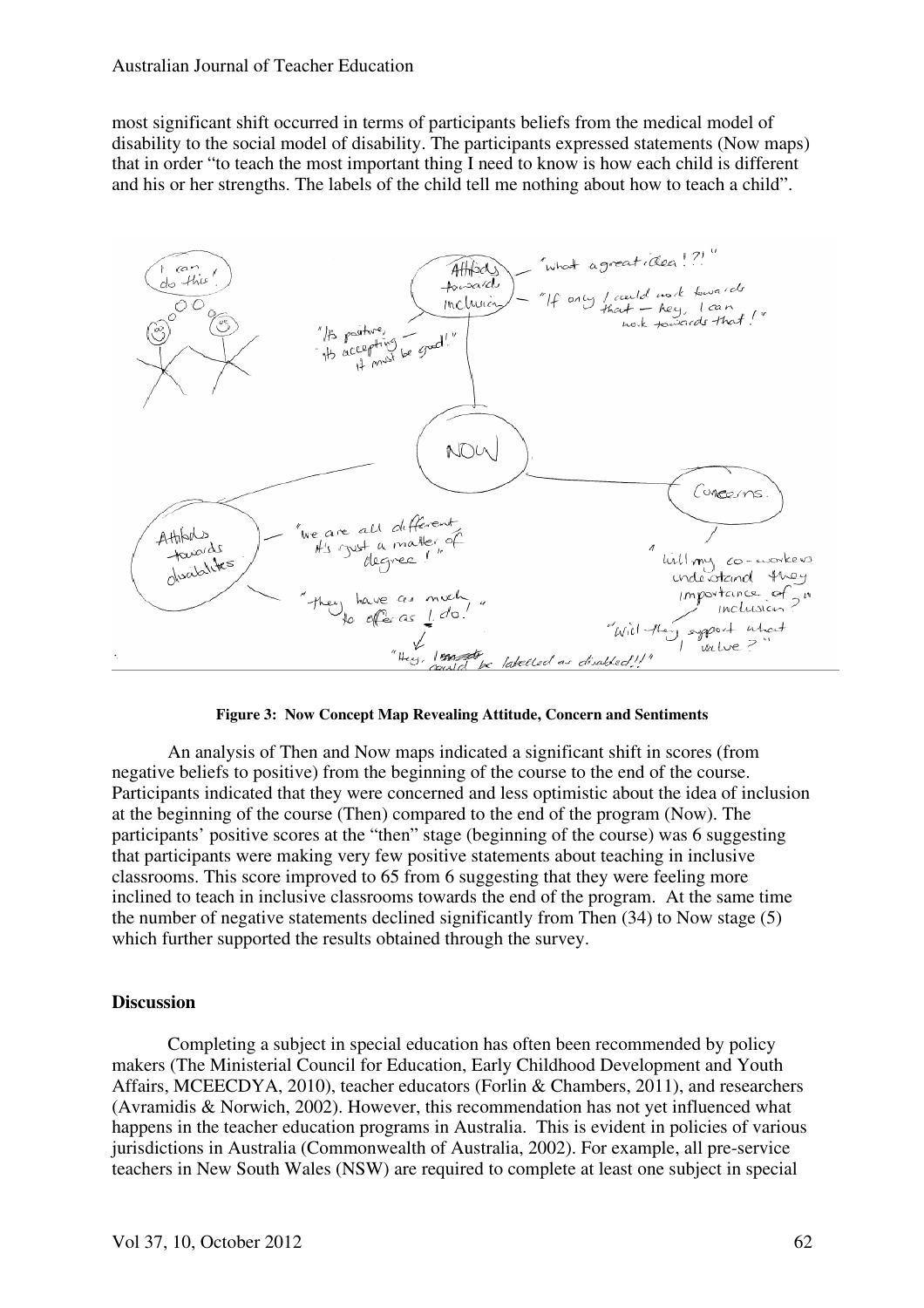and/or inclusive education, there are no such requirements in Victoria. The question, should pre-service teachers complete a subject in inclusive education, has been answered to some extent in this research. The results of this study indicate that completing a course in inclusive education can significantly improve participants' beliefs (as measured by their attitude, sentiment and concern scores) about inclusion and can also enhance their confidence levels. More specifically, at the end of the course, participants' were significantly less concerned about implementing inclusion, positive about including students with disabilities in their classrooms and had more favourable attitudes towards people with disabilities. These results are consistent with the past research (Campbell, Glimore & Cuskelly, 2003, Carroll, Forlin & Jobling, 2003; Forlin & Chambers, 2011; Chong et al., 2007 ).

Based on these results it can be said that a course of 20 hours is reasonably sufficient in enhancing pre-service teachers' willingness to teach in inclusive classrooms. These findings provide further support to the key recommendation made by the Commonwealth of Australia (2002) to make such courses compulsory for all pre-service teachers.

While the debate of incorporating a course in inclusive education in teacher education programs will continue until such a course is made mandatory for all teachers, it is timely to discuss what should be included in such a course. Teacher educators may find it useful to have the curriculum organised using a similar framework as the one we used in this research focussing on what inclusion is, why to include and how to include. Other researchers have also used similar topics when evaluating the impact of training (Carroll, et al., 2003; Chong et. al, 2007; Forlin & Chambers, 2011; Sharma, et al., 2008). In this regard, it is important to identify the key components in each of the three modules that might have contributed in shaping participants' beliefs. During the first module (what is inclusion?), one of the key emphases of our program was on how students with disabilities are similar to other students rather than how they are different from others. The participants were constantly reminded to find strengths of rather than weaknesses of students that they will be teaching in their classrooms. In Module 2 (Why include?), the participants were presented research in support of inclusion and were challenged to identify research against inclusion. They were reminded of their legal responsibility to include students with disabilities in their classrooms. The key objective of this module was for participants to understand that inclusion requires changing the school culture and teaching practices rather than changing the student to fit the system. In the final phase (Module 3), participants were introduced to teaching strategies that have been found to be effective in inclusive classrooms.

Using this framework to deliver information about inclusion to the participants indicated that a significant improvement in their beliefs could be achieved. Participants' overall confidence level to teach in inclusive classrooms also improved. In the absence of any observational data, the best way to ascertain what a respondent will actually do when teaching in inclusive classrooms can be judged by their confidence levels. A significant improvement in their mean confidence level from 2.69 at pre-stage to 3.69 at post-test stage is an indication that participants were reasonably confident of teaching in an inclusive environment. It can further be said that as participants' level of confidence increases, their attitudes also tend to become more positive. These results provide further support to the study by Chong et al. (2007) and Forlin et al. (2011) who found a significant and positive correlation between participants' attitudes and confidence levels.

In this research, data was also collected on participants' perceived knowledge about the local legislation (the DDA). Participants' scores at two stages (pre and post) indicated a significant improvement in their knowledge. It is not yet known whether increased knowledge of legislation improves participants' beliefs or vice versa but this finding has clear implication for teacher training programs. Pre-service teachers need to be informed of local legislation and policies regarding inclusive education. Similar recommendations were also made by Chong et al. (2007) and Forlin et al. (2011) as they also found that a significant correlation existed between participants' knowledge about local legislation and participants'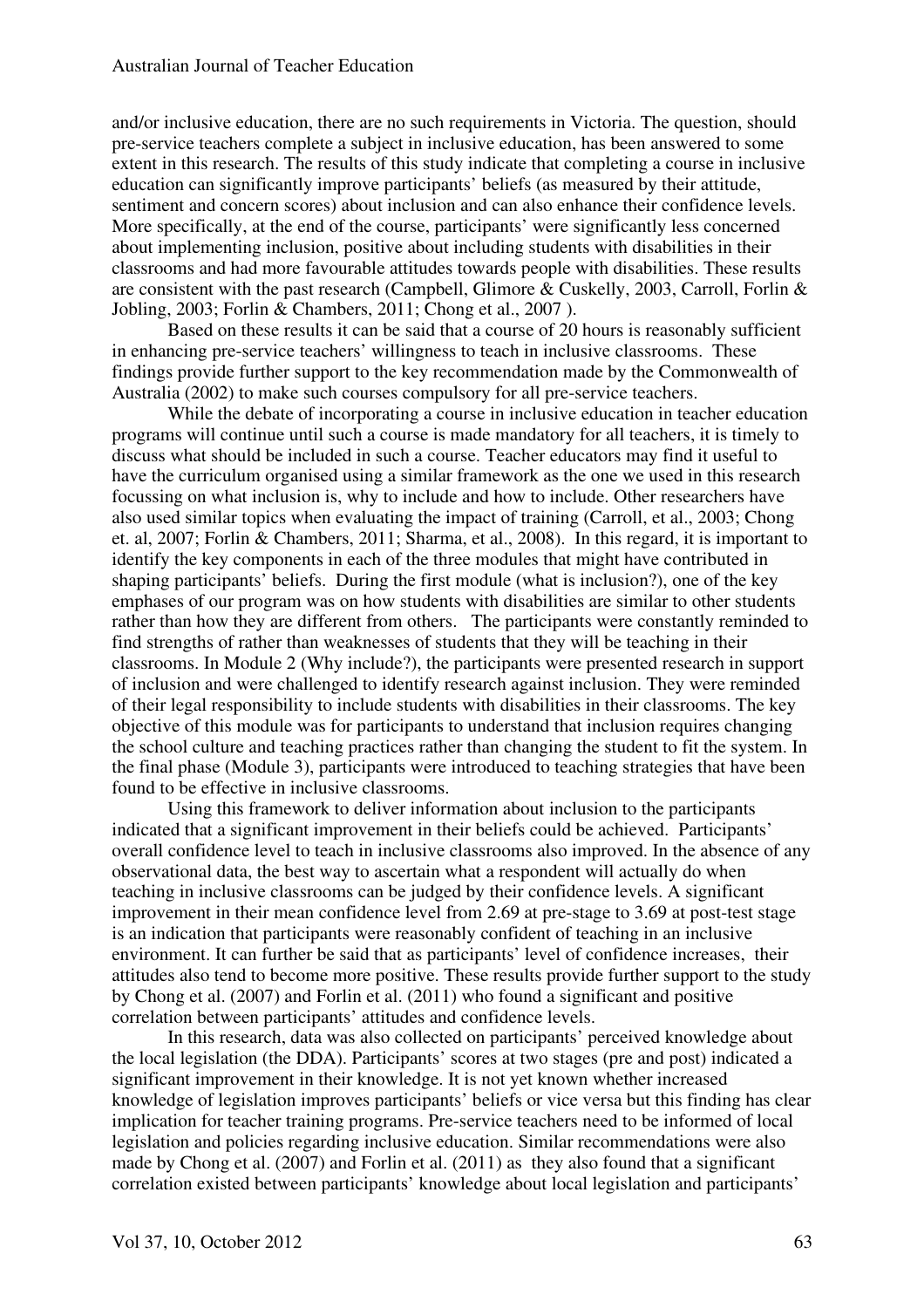attitudes. Basic information about the legislation and how not meeting the educational needs of a child with a disability can constitute discrimination against a student was extensively covered in the course. This information may have increased the level of anxiety amongst the participants at the beginning of the course. This increased level of anxiety at the beginning of the program is perhaps necessary for ingraining optimum level of motivation in prospective teachers to learn more about how best to teach in an inclusive classroom, and so potentially avoid litigation.

Finally, we would like to comment on the usefulness of concept maps and 'Then Now' methodology in this research. The types of responses we obtained from participants in concept maps would not have been possible if we had just used a pre-post survey questionnaire. Participants were honest in reporting what they didn't know about inclusion and about their beliefs at the beginning of the program. For example, they reported that they were concerned about their ability to teach in inclusive classrooms and were less optimistic about the idea of implementing inclusion in their classrooms at the beginning of the program. Their beliefs shifted both quantitatively as well as qualitatively at the end of the program. They conveyed more positive responses as well as their concerns were more about lack of support from others rather than their ability to teach in inclusive classrooms. In our view, this is perhaps the most significant finding. Based on these data it can be said that the participants of this study are ready to teach in inclusive classrooms (as evidenced by their beliefs and confidence levels), however, whether they continue to use inclusive practices would largely depend on how much support they would receive from the schools where they will teach.

## **Conclusion**

This research provided data about pre-service teachers during the time of their teacher education. It is not yet known if change in beliefs will also be reflected in the actual classroom practices of these teachers. An observational study is needed to provide further support to the findings of the study. All participants in the study were those who elected to do the course. It could be possible that participants who elect to do a course in special education are inherently different from those pre-service teachers who chose to do another subject. Hence, change in their attitude scores could be a reflection of their willingness to teach in such classrooms even without receiving any training in special or inclusive education. It is possible that participants who do not elect to do such a course will show different level of improvement in their attitude scores compared to those who do a mandatory course in inclusive and special education. This study does indicate that one subject on special and inclusive education is sufficient to inculcate beliefs necessary to teach in inclusive environments. However, whether the teachers will continue to use inclusive practices will only be possible if they are supported by schools. Inclusion of children with disabilities not only requires providing adequate support to students in class, it also requires providing necessary support to classroom teachers. This support is even more important for newly trained teachers.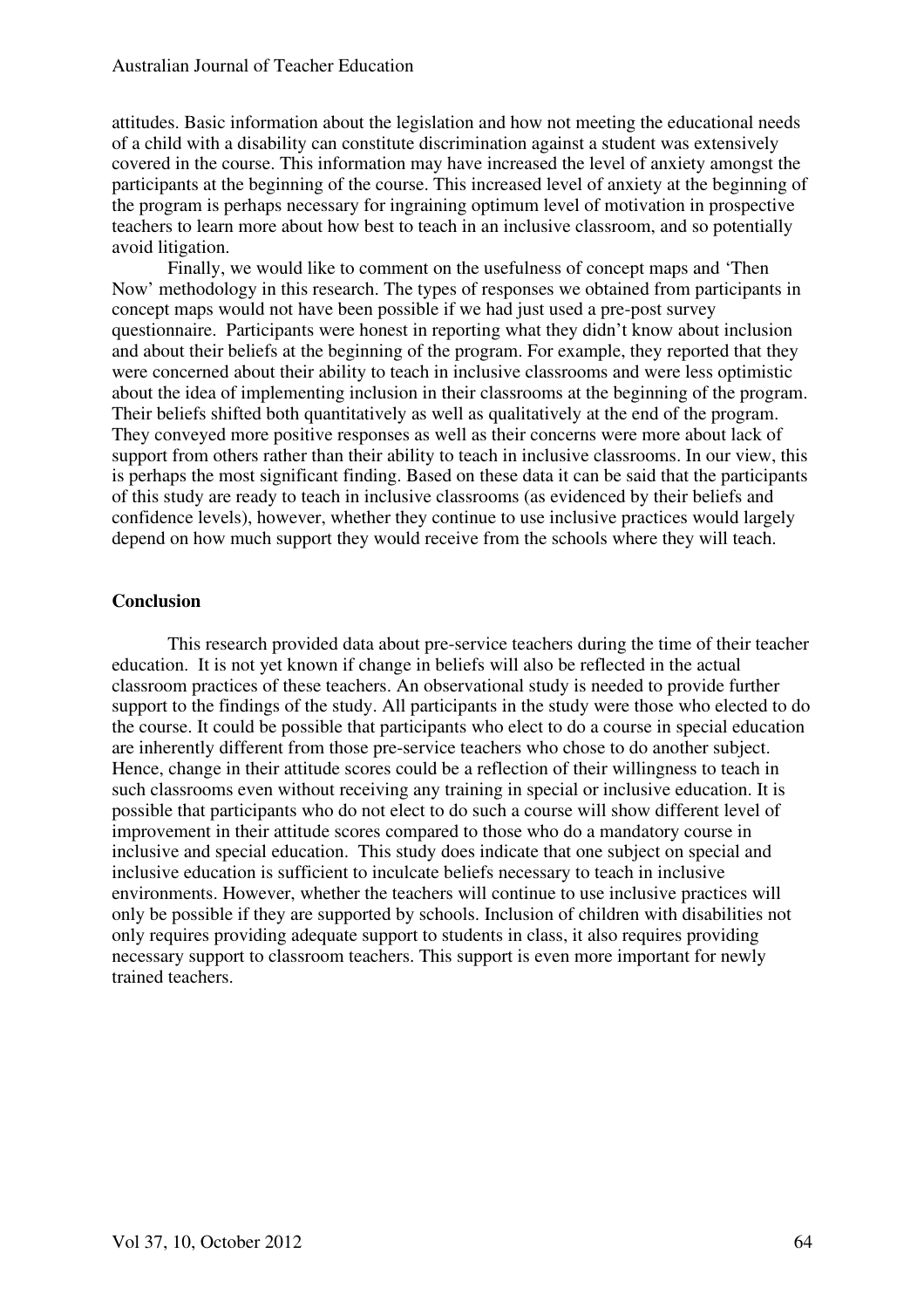## **References**

- Australian Institute for Teaching and School Leadership (2011). *National Professional Standards for Teachers,* Author: Victoria, Australia.
- Australian Legal Information Institute (2009). *Disability Discrimination Act 1992*. Accessed 19<sup>th</sup> June 2011. Retrieved from www.austlii.edu.au/
- Avramidis, E., Bayliss, P., & Burden, R. (2000). Student teachers' attitudes towards the inclusion of children with special educational needs in the ordinary school. *Teaching and Teacher Education*, 16(2), 277–293.
- Avramidis, E., & Norwich, B. (2002). Teachers' attitudes towards integration/inclusion: A review of literature. *European Journal of Special Needs Education*, 17(2), 129– 147.
- Beatie, J.R., Anderson, R.J., & Antonak, R.F. (1997). Modifying attitudes of prospective educators toward students with disabilities and their integration into regular classrooms. *The Journal of Psychology*, 131(3); 245-58.
- Carroll, A., Forlin, C., & Jobling, A. (2003). The impact of teacher training in special education on the attitudes of Australian pre-service general educators toward people with disabilities. *Teacher Education Quarterly*, 30(3), 65–79.
- Chong, S. S. C., Forlin, C., & Au, M. L. (2007). The influence of an inclusive education course on attitude change of pre-service secondary teachers in Hong Kong. *Asia-Pacific Journal of Teacher Education*, 35(2), 161-179.
- Drennan, J., & Hyde, A. (2008). Controlling response-shift bias: The use of the retrospective pre-test design in the evaluation of a master's programme. *Assessment & Evaluation in Higher Education*, 33(6), 699-709.
- Forlin, C., & Chambers, D. (2011). Teacher preparation for inclusive education: increasing knowledge but raising concerns. *Asia-Pacific Journal of Teacher Education*, 39(1), 17-32.
- Forlin, C., Jobling, A., & Carroll, A. (2001). Pre-service teachers' discomfort levels toward people with disabilities. *The Journal of International Special Needs Education*, 4, 32–38.
- Forlin, C., Loreman, T., Sharma, U. & Earle, C. (2009). Demographic differences in changing pre-service teachers' attitudes, sentiments and concerns about inclusive education. *The International Journal of Inclusive Education,* 13(2), 195-209.
- Foreman, P. (2011). *Inclusion in Action*. Sydney, NSW: Thomson.
- Hay, D.B. & Kinchin, I.M. (2006). Using concept maps to reveal conceptual typologies. *Education and Training*, 48(2/3), 127-142.
- Howard, G. (1980). Response shift bias: A problem in evaluating interventions with pre/post self-reports. *Evaluation Review,* 4, 93-106.
- Kinchin, I.M & Alias, M. (2005). Exploring variations in concept map morphology as a lesson planning tool for trainee teachers in higher education, *Journal of In-service Education*, 3(2), 363-385.
- Lam, T. & Bengo, P. (2002). A comparison of three retrospective self-reporting methods of measuring change in instructional practice. *American Journal of Evaluation,* 24, 65-80.
- Lambe, J. & Bones, R. (2006). Student teachers' attitudes to inclusion: Implications for initial teacher education in Northern Ireland. *International Journal of Inclusive Education,* 10(6), 511-527
- Lancaster, J., & Bain, A. (2010). The design of pre-service inclusive education courses and their effects on self efficacy: A comparative study. *Asia- Pacific Journal of Teacher Education*, 38(2), 117-128.
- Novak, J.D. (1998). *Learning, Creating and Using Knowledge: Concept Maps as Facilitative Tools in Schools and Corporations*. Lawrence Erlbaum Associates: Marwah, N.J.